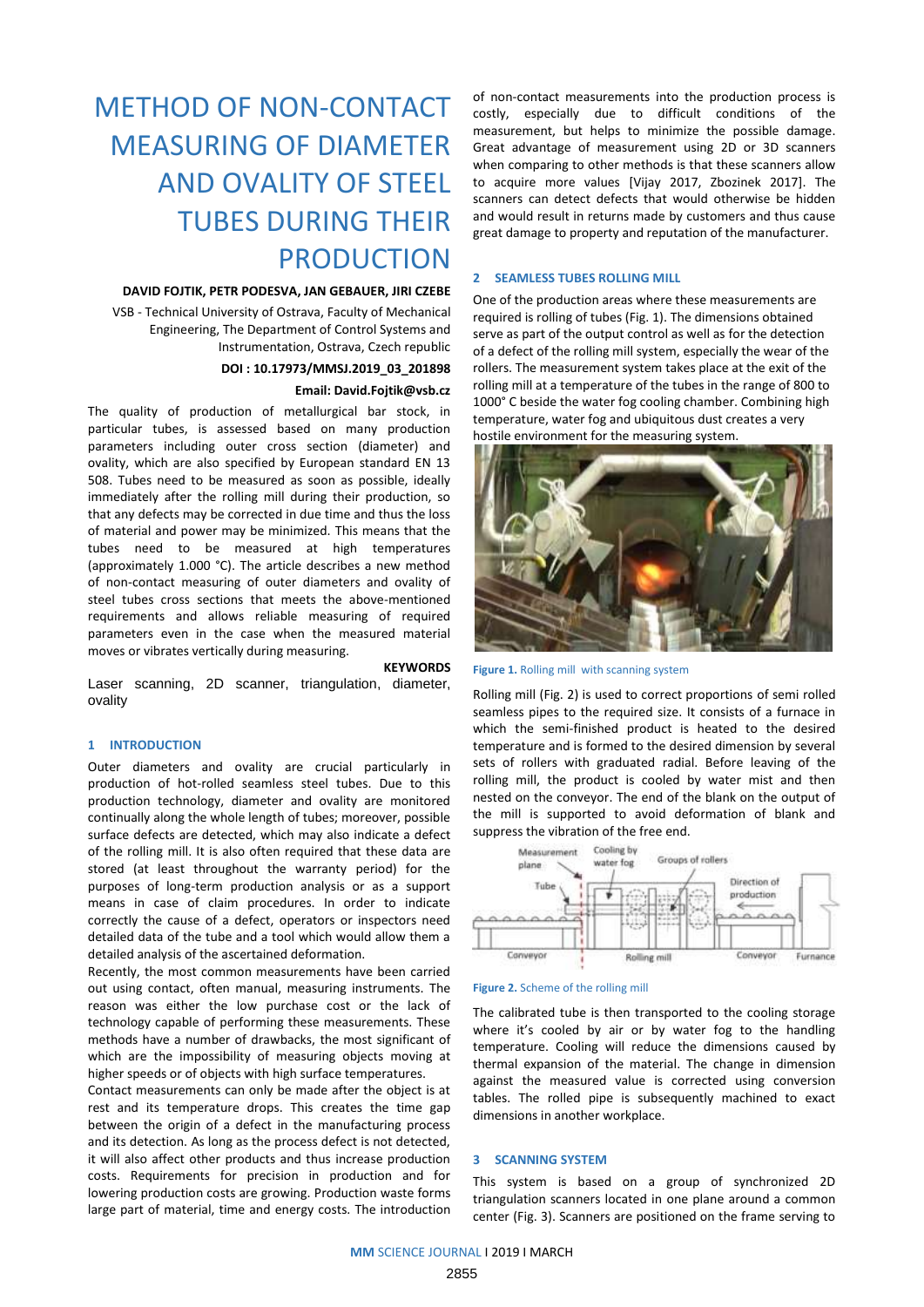distribute the necessary refrigerants and signal and power conductors. During scanning, they receive information about the distance from individual points on the surface of the tube, and these data are then recalculated, refined and processed by a computer equipped with a suitable interface and, in particular, the analysis software. Using a special algorithm, the software determines the diameter and ovality over the entire length of the tube that is measured. Information is displayed on a remote workstation and stored in a database.



#### **Figure 3.** Modular system for scanning

#### *3.1 Why triangulation floating point scanner*

2D scanners can be classified by two aspects, by method of distance measurement and by method of obtaining the line of scan.

Distance measurement can be based on time of flight of the light from transmitter to target and back to receiver (TOF). This allows range from few tens of mm to tens of km (in exceptional cases hundreds of thousands of kilometres [Chapront 2006]). Range capability is redeemed by lower resolution and accuracy that depends on frequency and precision of internal clock. It can't reach level of other methods like these based on triangulation or phase measurement. Triangulation method is based on determining the position of a reflected point on the linear light sensor. This sensor observes whole measurement range at a certain distance from laser source. This type of sensors has very limited range and work distance, from few mm to around 1 m, but accuracy and resolution is usually between 0,05 % and 0,005% of range.

Line of scan can be created from spot beam by shaping lens to homogenous line or by mechanical movement of the spot beam, so called flying spot. Advantage of homogenous line is absence of moving part so system can be simpler, smaller and more reliable. And mainly, the whole line is created at the same time. The shape of obtained image is not affected by movement of scanned object during measurement as in case of flying spot method as shown on fig. 4. But there are a few disadvantages of this solution. Laser source for shaped line must be much more powerful than in the case of flying spot,

where all energy is concentrated in small area. Angle of view is limited because it's more difficult to shape beam in wide angle with same sharpness and intensity on whole area. Similar problem is with acquisition of image because wide angle lenses cause distortion of image. Another problem is caused by differences in reflexivity of material along the projected line. Even when surface reflectivity changes, it is more reliable to get pivot of single spot than of a single line where nearby points are blended together and their shape and size vary by reflexivity of surface.



#### **3.2 Synchronization of scanners**

If the scanners are placed in one plane and run independently, there will be situations (Fig. 5) where one scanner sees the point created by the second scan beam. This will cause the sensor to detect point mistakes and incorrectly determine the distance. It is therefore necessary to synchronize the movement of the beams of all scanners. Solution is synchronization of the movement of all scanners, so they all keep same angle at any time.



**Figure 5.** Effect of non-synchronized scanners

The synchronization is also needed to ensure that samples from all scanners are acquired at the same time; otherwise phase shifts may occur. In the case of a cylindrical body, it would be reflected at a misdirected point in relation to other points.

#### **4 APPLICATION TUBESBROWSER**

Application TubesBrowser (Fig. 6) is used to visualize the stored data representing the set of surface points measured above hot-formed steel tubes. The program provides the ability to view sub-sections of each tube scan and calculates the maximum, minimum and overall tube diameter and ovality from these scans. This information is displayed in a graph representing the variation of these values across the entire length of the tube, and also in text boxes for each profile. During measurement, it is necessary to use two filters which together serve to eliminate erroneously measured points.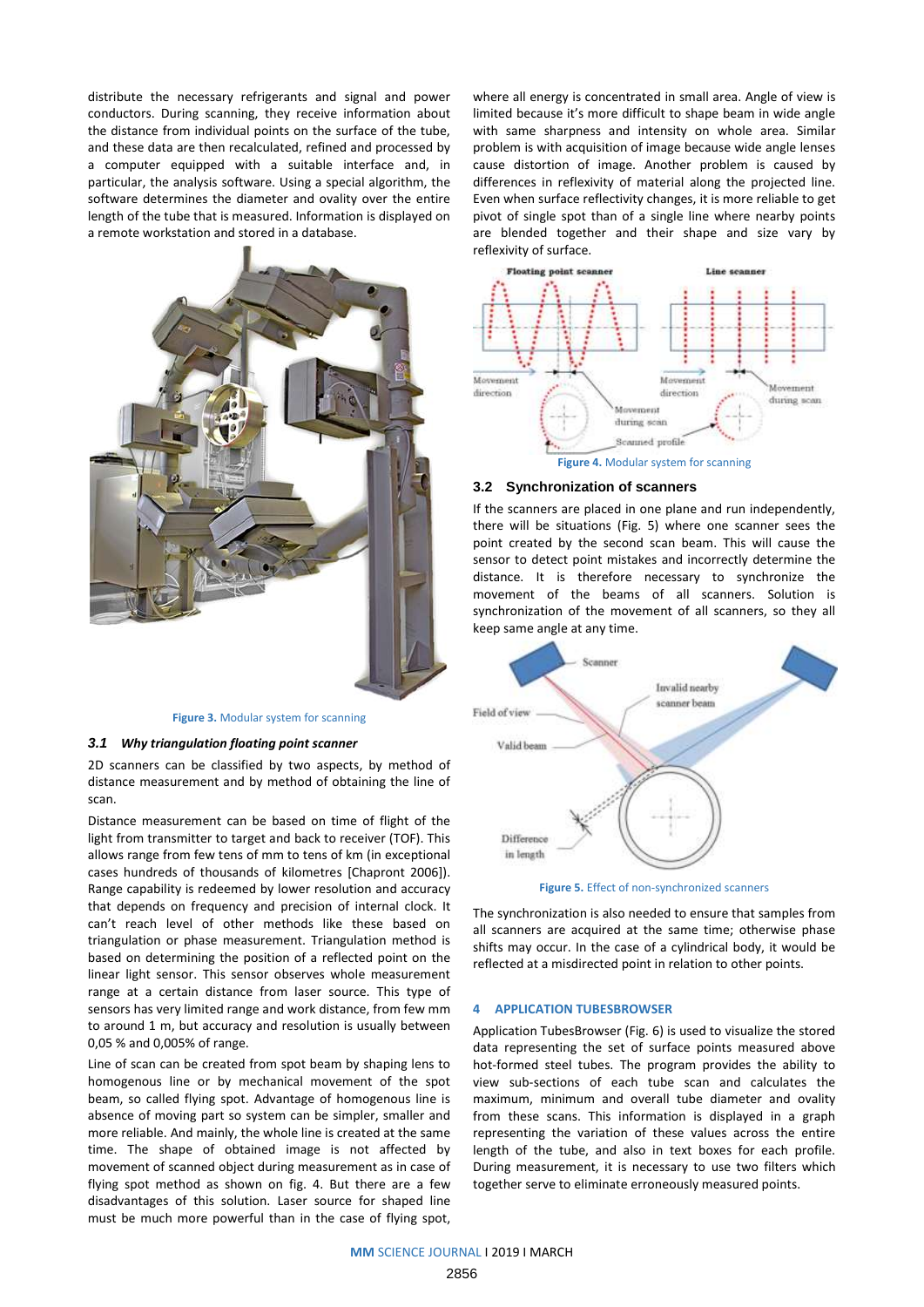

**Figure 6.** Tube Browser – database viewer

## **4.1 Filtering of tangential points**

This filter (Fig. 7) is used separately in individual coordinate systems of scanners. The only points used are those for which |Δx/Δy|<FTB applies, where Δx and Δy are distances between two consecutively measured points of one scan in the x and y axes. In essence, this determines the angle of covering the tube with one scanner. It is advisable to use filters with values of 0.8 and lower (in this case, each scanner covers about 78° of the tube segment) whereas the valid values of the filter are in the range of  $0.1 \div 2.5$  (coverage angle  $12^\circ \div 136^\circ$ ).



**Figure 7.** Tangential filter

Mathematically, Δx/Δy expresses the slope of the bisector line passing through two adjacent points. For very close points (Δx/Δy→0), this bisector line passes into a tangent line that can be analytically expressed by derivative of the circle function sin( $α$ )/cos( $α$ ) = tg( $α$ ) = FTB. For the desired maximum angle of tube coverage by the scanner,  $β = 2 · α$ , it is then easy to determine the value of the filter. For a complete coverage of the tube by four scanners rotated by 90° (coverage angle  $β =$ 90°), the angle  $\alpha$  = 45°. Therefore, the filtration coefficient is tg(45°) = 1. In addition to filtration of points located outside the coverage angle, the filter also eliminates erroneously measured solitary points.

# **4.2 Filter of the measured range of diameters:**

This filter eliminates the measured diameters whose values are outside the specified range which is defined as a multiple of manufacturing tolerances of the tube. The value of the filter is a positive number in the interval of  $1 \div 25$  which determines the valid interval after multiplying the upper and lower manufacturing tolerances.

For example, for a filter with the value of 3, rolled tube with diameter of 194 mm, upper manufacturing tolerance of 1% and lower manufacturing tolerance of 0.5%, the valid interval is 191 ÷ 199.8 (194 – 194 · 0.005 · 3 ÷ 300 + 194 · 0.01 · 3). Any

measured diameter outside this range is ignored; subsequently, the points outside the measured interval are analyzed and then marked as invalid. In the TubeBrowser application, the invalid points are implicitly shown in gray (Fig. 8).



**Figure 8.** Example of invalid points filtration

The diameter is always measured from three simultaneously measured points. Four-scanner measurements often provide four points measured simultaneously. Then, in total four diameters are calculated (4! / 3!). To determine invalid points (points that are not used for the diameter calculation), the application uses an algorithm that first determines the center of the tube and then, based on the point distance from the tube center, marks those whose distance is beyond the halfinterval of the measured diameter range.

#### **4.3 Database storage TubeMeasured**

Basic repository for tube measurement data consists of a database SQL in server 2008 R2 that is popular as storage method [Zhang 2017] together with XML database [Smutný 2011]. The database is designed to minimize demands on storage space while maintaining rapid system response in data retrieval. As the number of points for each measured tube is very high, the table is designed to maximally save space even with an acceptable loss of accuracy. [Fojtik 2015] Coordinates of points in millimeters are stored as 16-bit integers so that the original real coordinate values are rounded to one decimal place and multiplied by ten. This provides an integer which stores coordinates with an accuracy of one tenth of millimeter in the range of about ±3 200 mm, which is a sufficient range (in reality, it moves up to ±800 mm), while maintaining sufficient accuracy that is higher than the accuracy of measurement scanners alone. In case of more accurate scanners, after adjustments (the value would be multiplied by 20 or maximally by 40), it would be possible to reach higher accuracy (0.05 or maximally 0.025) at the expense of a reduction in range (±1 600, ± 800). With regard to the measurement accuracy provided by scanners, however, this is not needed.

#### **5 ALIGNMENT OF SYSTEM**

It is clear that the positioning of individual scanners will also have a major influence on the accuracy and linearity of the measurement. After installation of the system, scanners are not aligned correctly. Any deviation of the scanner position from the work plane will result in a distortion of the acquired image. The same way is represented by the distortion of the image and the inclination of the body to the working plane. This also applies to calibration products designed to adjust the system. Tilting and moving the body toward the scanner's working plane has a clear effect on the shape of the image obtained. An impact analysis has been carried out to determine tolerance for deviations to be achieved in order not to impair the required accuracy of the measuring system. Influences are as follows: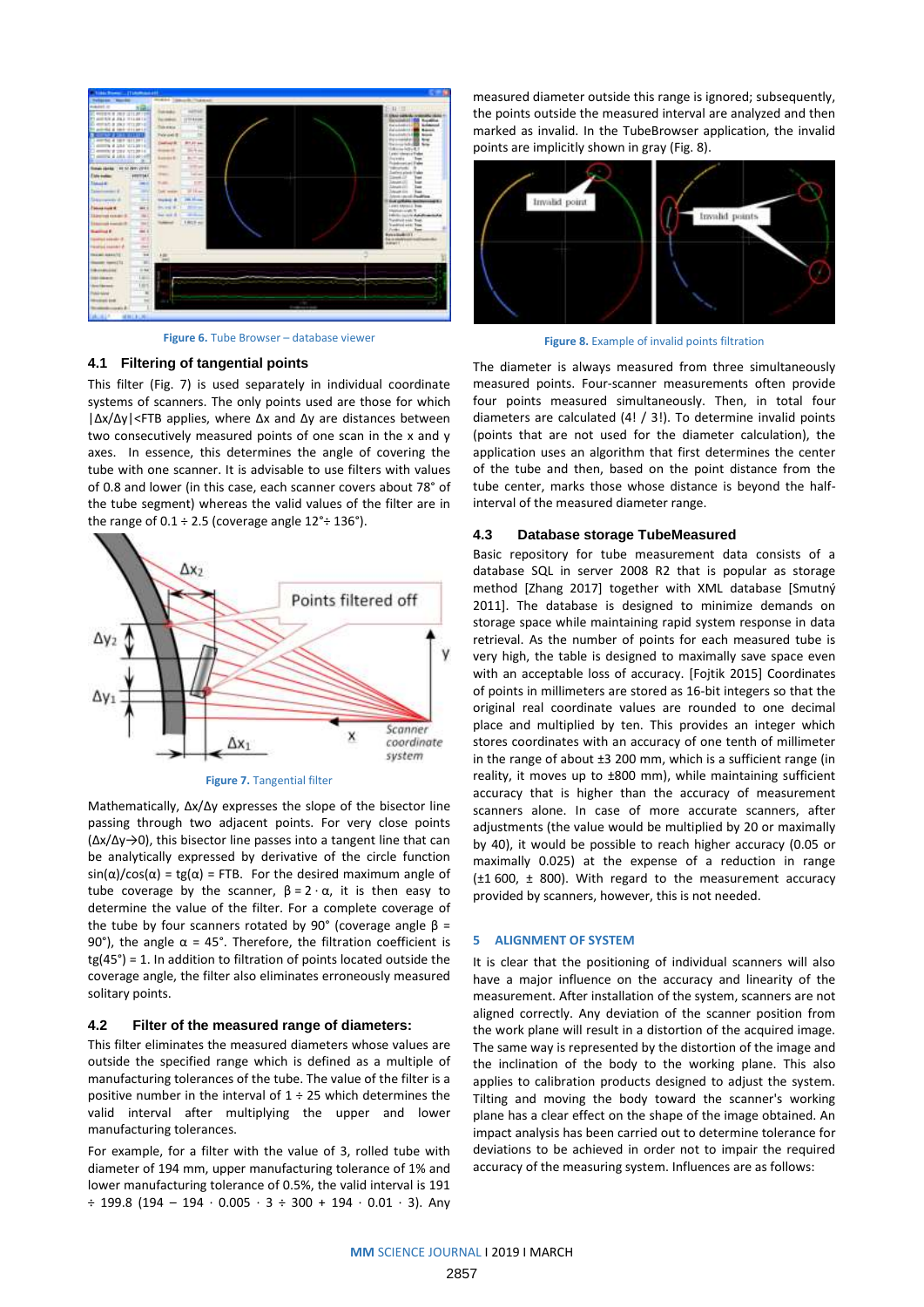# **5.1 Influence of the shift**

It can be seen from fig. 9 that the displacement affects the coverage of the circular profile, the resolution and the angle of impact of the beam on the surface. With the increasing distance, the resolution of the scanned area decreases as the adjacent points fall on the surface of the larger spacing. The analysis also showed that the displacement in the y axis has a significant effect on the resulting measurement deviation.



**Figure 9.** Influence of the shift on scan in x and y axes

## **5.2 Influence of the tilt**

By tilting the body with a circular cross-section to the plane of the scanner, we obtain an ellipse-shaped image, as shown in fig, 10. If it is not known that the tilt occurs, the image will be distorted by movement of the points thus resulting in incorrect calculation of diameter and the ovality of the body. If the angle of tilt in all axes is known, a geometric correction can be made. In practice, measuring these angles is very difficult.



**Figure 10.** Influence of the tilt on scan in x and y axes

#### **5.3 Analysis of two-axis tilt and shift**

For simulation of image of cylinder affected by tilt and shift distortion, we have to calculate position of the contact point of the scanner beam with the surface of the cylindrical body. Solution consists of the part in the z-plane that is perpendicular to the axis of the measured body and the part with conversion between this plane and the work plane of the scanner. αz is the beam angle from the calibration DLL, the Hz and az determines scanner workspace in requested half-plane, xo and yo are offsets of the circle and r its radius. Equations 11 and 12 determine the coordinates of the desired point in the z-plane.



**Figure 11.** Analysis of impact on tilted and shifted round object



**Figure 12.** Analysis of impact on tilted and shifted round object

The coordinates of the point at the inclination of the plane of the scanner according to the y-axis and its rotation according to the z-axis (Fig. 12) is based on equations 1-9, the projected beam angle αz being given by equation 10.

| $\frac{d+y_0}{dx} = \frac{a_z}{x}$ | (1) |
|------------------------------------|-----|
| $H_z - x_0 - c$ $H_z$              |     |
| $d^2 = r^2 + c^2$                  | (2) |

$$
Ac^2 + Bc + C = 0 \tag{3}
$$

$$
A = \frac{a_z^2}{(H_z - x_0)^2} + 1\tag{4}
$$

$$
B = \frac{2a_z}{H_z - x_0}(y_0 - a)
$$
 (5)

$$
C = a_z^2 - 2a_z^2y_0 + y_0^2 - r^2
$$
 (6)

$$
c = \frac{-B + \sqrt{B^2 - 4AC}}{2A} \tag{7}
$$

$$
x_z = H_z - x_0 - c \tag{8}
$$

$$
y_z = x_z \cdot tg(\alpha_z) \tag{9}
$$

The recalculation of projected coordinates back to the work plane of the scanner (fig. 11) is given by equations 11 and 12.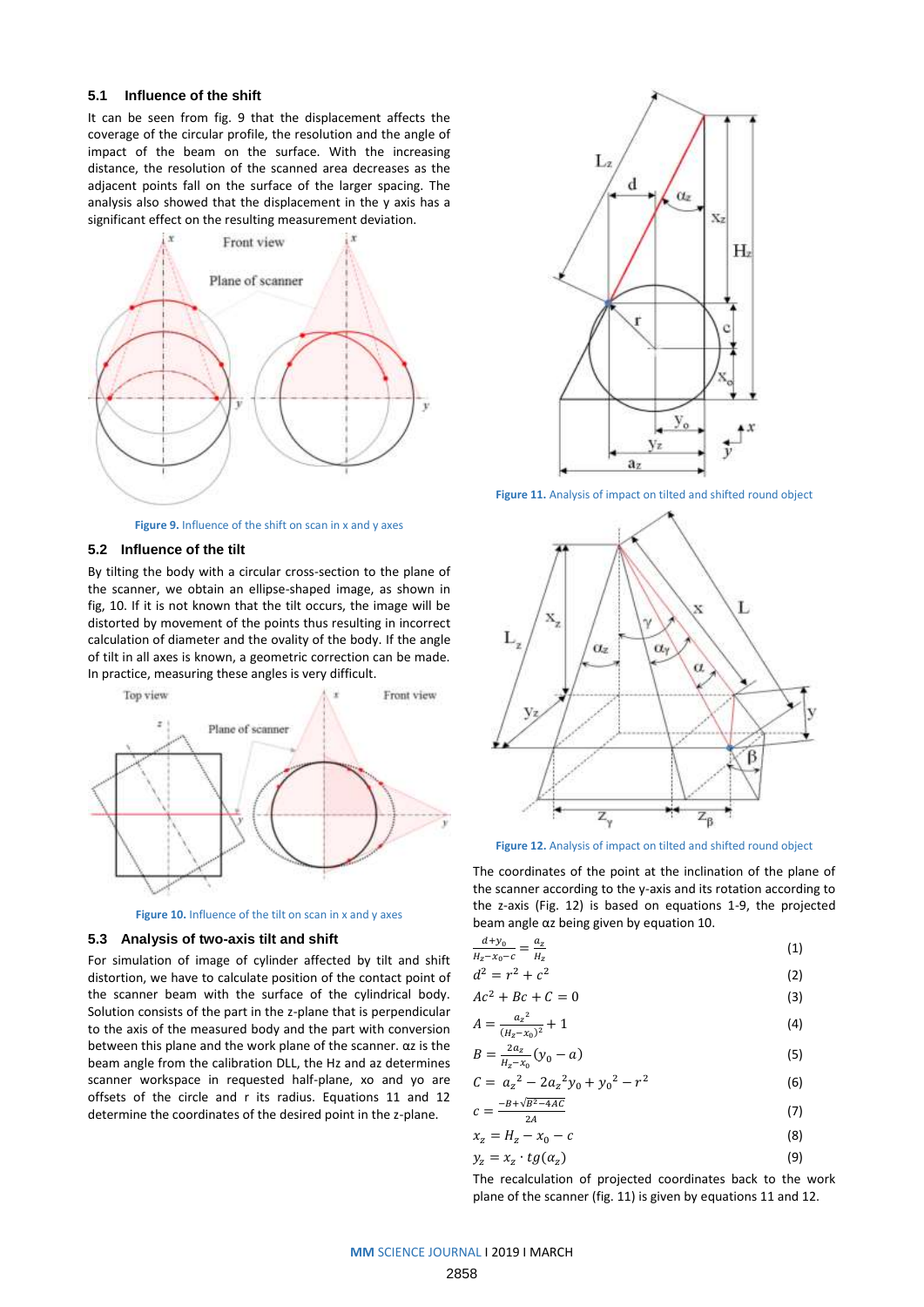| $\alpha_z = \tan^{-1} \frac{\cos \beta \tan \alpha}{\sigma}$<br>$\cos y$ | (10) |
|--------------------------------------------------------------------------|------|
| $x=\frac{x_z}{x}$<br>$\cos y$                                            | (11) |
| $y = \frac{y_z}{\cos \beta}$                                             | (12) |

# **5.4 Scanning system adjustment**

According to previous analysis, method was developed to adjust group of scanners into single working plane by the set of gauges and reference laser beam (Fig. 13). There are many ways to calibrate scanners [Meng 2015] In this method, the beam was set parallel to the axis of the mill. The axis of measurement system should be as close and parallel to axis of mill as possible. Next, hollow carrier mandrel of the gauge was placed so that the beam passes through the aperture in the mandrel. A rotatable gauge with sliding ruler was used with a sliding ruler and gradually set all scanners to the plane defined by the edge of the ruler while rotating the pattern (fig. 14). This means that the line formed by the scanner beam touches the edge of the ruler when rotating the pattern. According to simulations, this allows us to decrease error in angle below 1° and measurement error caused by tilting below 0.1 mm on tube with 500 mm diameter.



**Figure 13.** Scanner adjustment with gauge



**Figure 14.** Scanner adjustment with gauge

#### **6 CONCLUSION**

The number of laser scanner applications in the industry is still growing due to lower prices, improved performance and growing industry interest in lowering production costs by quality control during production. Laser rangefinders, 2D and 3D scanners have unique features that other types of scanners are not able to offer. This project was focused on use of 2D laser scanners for measurement of diameter and ovality of pipes at the exit from the rolling mill. New measurement system capable of operating at high temperatures and pipe movement was successfully implemented in industry.

This project also focused on improvement of quality of scanner systems used in tube diameter and ovality measurements and the adjustment of its sensors. The method serves as a preparatory step for software scanner calibration and creation of a common coordinate system. Thanks to a much more precise adjustment of the scanners to one working plane, which was also perpendicular to the center line of the rolled pipe with an estimated deviation of up to 1°, we achieved a total scatter value of ± 0.5 mm for the measured diameters and ovality.

# **ACKNOWLEDGMENTS**

This work was supported by the European Regional Development Fund in the Research Centre of Advanced Mechatronic Systems Systems project. CZ.02.1.01/0.0/0.0/16\_019/0000867 within the Operational Programme Research, Development and Education and the project SP2019/51 Applied Research in the Area of Machine and Process Control supported by the Ministry of Education, Youth and Sports.

## **REFERENCES**

- **[Chapront 2006]** Chapront, J. and Francou G. Lunar Laser Ranging: measurements, analysis, and contribution to the reference systems. IERS Tech. Note, 34 (2006), pp. 97-116
- **[Fojtik 2015]** Fojtik, D., et al. Storing high volumes of data in MS SQL server express. Paper presented at the Proceedings of the 2015 16th International Carpathian Control Conference, ICCC 2015, 125- 128. doi:10.1109/CarpathianCC.2015.7145059